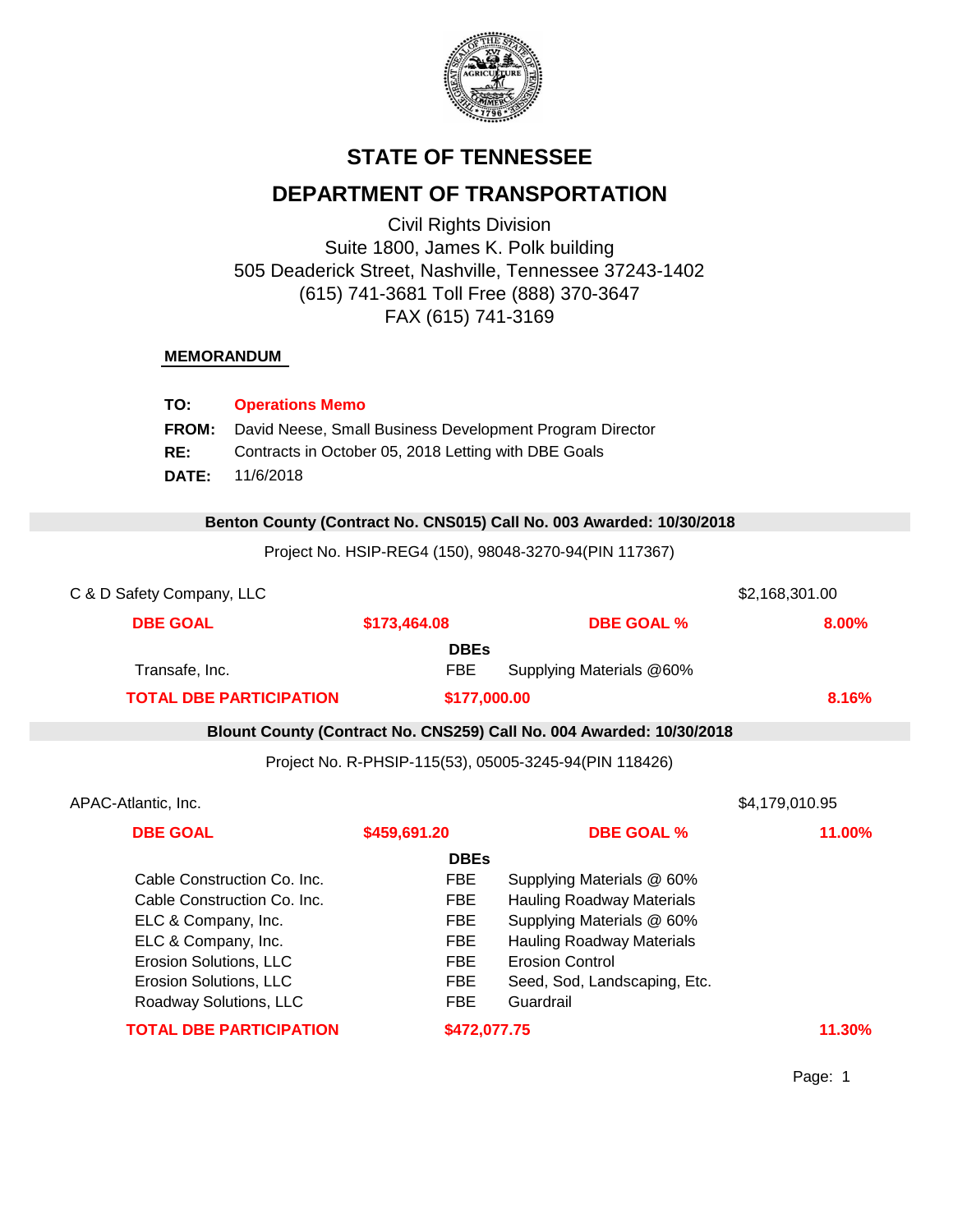## **Cumberland County (Contract No. CNS298) Call No. 007 Awarded: 10/30/2018**

Project No. IM/NH-I-40-6(153), 18100-3152-44(PIN 114172)

| <b>DBE GOAL</b>                                                                                                                                                            | \$617,856.80                                                                               | <b>DBE GOAL %</b>                                                                                                                                                                                                              | 5.00%           |  |
|----------------------------------------------------------------------------------------------------------------------------------------------------------------------------|--------------------------------------------------------------------------------------------|--------------------------------------------------------------------------------------------------------------------------------------------------------------------------------------------------------------------------------|-----------------|--|
| Gibco Construction, LLC<br>Kimberly, Inc.<br>Pro-Mark, Inc.<br>Road Runner Highway Signs, LLC                                                                              | <b>DBEs</b><br><b>FBE</b><br><b>FBE</b><br><b>FBE</b>                                      | <b>Hauling Roadway Materials</b><br><b>Erosion Control</b><br><b>Traffic Control</b><br>MBE-HA Traffic Control                                                                                                                 |                 |  |
| <b>TOTAL DBE PARTICIPATION</b>                                                                                                                                             | \$643,852.22                                                                               |                                                                                                                                                                                                                                | 5.21%           |  |
|                                                                                                                                                                            |                                                                                            | Davidson County (Contract No. CNS300) Call No. 010 Awarded: 10/30/2018                                                                                                                                                         |                 |  |
|                                                                                                                                                                            |                                                                                            | Project No. NH/STP-I-098-3(28), 98303-3104-44(PIN 124260)                                                                                                                                                                      |                 |  |
| Stansell Electric Company, Inc.                                                                                                                                            |                                                                                            |                                                                                                                                                                                                                                | \$18,688,440.80 |  |
| <b>DBE GOAL</b>                                                                                                                                                            | \$1,121,306.45                                                                             | <b>DBE GOAL %</b>                                                                                                                                                                                                              | 6.00%           |  |
|                                                                                                                                                                            | <b>DBEs</b>                                                                                |                                                                                                                                                                                                                                |                 |  |
| <b>Edwards Supply Company</b><br>Gibco Construction, LLC<br>Gibco Construction, LLC<br>Kimberly, Inc.<br>Site Link, LLC<br>Tennatee Services, Inc.<br>VIBEngineering, Inc. | <b>FBE</b><br><b>FBE</b><br><b>FBE</b><br><b>FBE</b><br><b>FBE</b><br>MBE-NA<br><b>FBE</b> | Supplying Electrical Parts @ 60%<br><b>Hauling Roadway Materials</b><br>Supplying Materials @ 60%<br><b>Erosion Control</b><br>Supplying Materials @ 60%<br>Supplying Materials @ 60%<br><b>Electrical Wiring Installation</b> |                 |  |
| <b>TOTAL DBE PARTICIPATION</b>                                                                                                                                             | \$1,124,705.60                                                                             |                                                                                                                                                                                                                                | 6.02%           |  |
|                                                                                                                                                                            |                                                                                            | Fayette County (Contract No. CNS144) Call No. 012 Awarded: 10/30/2018                                                                                                                                                          |                 |  |
| Project No. HSIP-18(29), 24005-3223-94(PIN 119805), 79054-3508-94(PIN 119907)                                                                                              |                                                                                            |                                                                                                                                                                                                                                |                 |  |
| <b>Superior Traffic Control, LLC</b>                                                                                                                                       |                                                                                            |                                                                                                                                                                                                                                | \$111,497.05    |  |
| <b>DBE GOAL</b>                                                                                                                                                            | \$9,477.25                                                                                 | <b>DBE GOAL %</b>                                                                                                                                                                                                              | 8.50%           |  |
| Tri-State Guardrail & Sign Co., Inc.                                                                                                                                       | <b>DBEs</b><br><b>FBE</b>                                                                  | Guardrail                                                                                                                                                                                                                      |                 |  |
| <b>TOTAL DBE PARTICIPATION</b>                                                                                                                                             | \$16,600.00                                                                                |                                                                                                                                                                                                                                | 14.89%          |  |
|                                                                                                                                                                            |                                                                                            |                                                                                                                                                                                                                                |                 |  |
|                                                                                                                                                                            |                                                                                            | Gibson County (Contract No. CNS268) Call No. 013 Awarded: 10/30/2018<br>Project No. HSIP-1588(10), 27946-3408-94(PIN 125040)                                                                                                   |                 |  |
|                                                                                                                                                                            |                                                                                            |                                                                                                                                                                                                                                |                 |  |
| Delta Contracting Company, LLC                                                                                                                                             |                                                                                            |                                                                                                                                                                                                                                | \$477,976.12    |  |
| <b>DBE GOAL</b>                                                                                                                                                            | \$19,119.04                                                                                | <b>DBE GOAL %</b>                                                                                                                                                                                                              | 4.00%           |  |
| Damron Trucking, Inc.                                                                                                                                                      | <b>DBEs</b><br>MBE-BA                                                                      | <b>Hauling Roadway Materials</b>                                                                                                                                                                                               |                 |  |
| <b>TOTAL DBE PARTICIPATION</b>                                                                                                                                             | \$19,315.00                                                                                |                                                                                                                                                                                                                                | 4.04%           |  |

Page: 2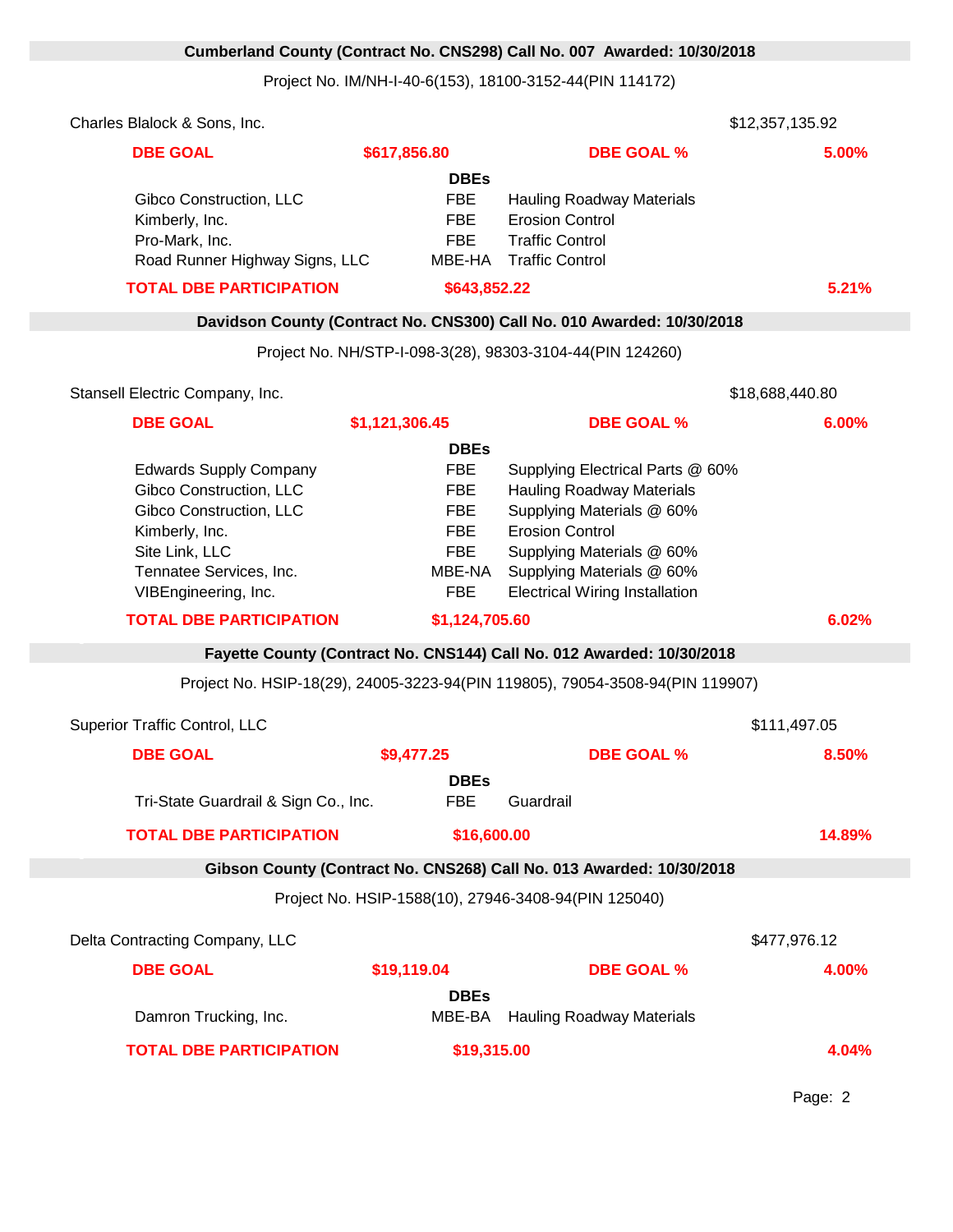## **Giles County (Contract No. CNS310) Call No. 014 Awarded: 10/30/2018**

Project No. HSIP-15(190), 28068-3211-94(PIN 121576)

|                                      |                                                                                                                                                                                                                                                                                        |                                                                                                                                     | 8.50%                                                                                                                                                                                                                                                                                                                                                                                                                                           |
|--------------------------------------|----------------------------------------------------------------------------------------------------------------------------------------------------------------------------------------------------------------------------------------------------------------------------------------|-------------------------------------------------------------------------------------------------------------------------------------|-------------------------------------------------------------------------------------------------------------------------------------------------------------------------------------------------------------------------------------------------------------------------------------------------------------------------------------------------------------------------------------------------------------------------------------------------|
|                                      |                                                                                                                                                                                                                                                                                        |                                                                                                                                     |                                                                                                                                                                                                                                                                                                                                                                                                                                                 |
|                                      | <b>FBE</b>                                                                                                                                                                                                                                                                             | <b>Traffic Control Flagging</b>                                                                                                     |                                                                                                                                                                                                                                                                                                                                                                                                                                                 |
|                                      |                                                                                                                                                                                                                                                                                        |                                                                                                                                     | 8.82%                                                                                                                                                                                                                                                                                                                                                                                                                                           |
|                                      |                                                                                                                                                                                                                                                                                        |                                                                                                                                     |                                                                                                                                                                                                                                                                                                                                                                                                                                                 |
|                                      |                                                                                                                                                                                                                                                                                        |                                                                                                                                     |                                                                                                                                                                                                                                                                                                                                                                                                                                                 |
|                                      |                                                                                                                                                                                                                                                                                        |                                                                                                                                     | \$3,982,630.16                                                                                                                                                                                                                                                                                                                                                                                                                                  |
|                                      |                                                                                                                                                                                                                                                                                        | <b>DBE GOAL %</b>                                                                                                                   | 10.00%                                                                                                                                                                                                                                                                                                                                                                                                                                          |
|                                      |                                                                                                                                                                                                                                                                                        |                                                                                                                                     |                                                                                                                                                                                                                                                                                                                                                                                                                                                 |
|                                      | MBE-BA                                                                                                                                                                                                                                                                                 | <b>Erosion Control</b>                                                                                                              |                                                                                                                                                                                                                                                                                                                                                                                                                                                 |
|                                      | <b>FBE</b>                                                                                                                                                                                                                                                                             | <b>Traffic Control</b>                                                                                                              |                                                                                                                                                                                                                                                                                                                                                                                                                                                 |
|                                      |                                                                                                                                                                                                                                                                                        |                                                                                                                                     |                                                                                                                                                                                                                                                                                                                                                                                                                                                 |
|                                      |                                                                                                                                                                                                                                                                                        |                                                                                                                                     |                                                                                                                                                                                                                                                                                                                                                                                                                                                 |
|                                      | <b>FBE</b>                                                                                                                                                                                                                                                                             | Guardrail                                                                                                                           |                                                                                                                                                                                                                                                                                                                                                                                                                                                 |
|                                      | <b>FBE</b>                                                                                                                                                                                                                                                                             | Guardrail                                                                                                                           |                                                                                                                                                                                                                                                                                                                                                                                                                                                 |
|                                      |                                                                                                                                                                                                                                                                                        | <b>Traffic Control</b>                                                                                                              |                                                                                                                                                                                                                                                                                                                                                                                                                                                 |
|                                      |                                                                                                                                                                                                                                                                                        |                                                                                                                                     | 10.01%                                                                                                                                                                                                                                                                                                                                                                                                                                          |
|                                      |                                                                                                                                                                                                                                                                                        |                                                                                                                                     |                                                                                                                                                                                                                                                                                                                                                                                                                                                 |
|                                      |                                                                                                                                                                                                                                                                                        |                                                                                                                                     |                                                                                                                                                                                                                                                                                                                                                                                                                                                 |
|                                      |                                                                                                                                                                                                                                                                                        |                                                                                                                                     | \$28,475,441.02                                                                                                                                                                                                                                                                                                                                                                                                                                 |
|                                      |                                                                                                                                                                                                                                                                                        | <b>DBE GOAL %</b>                                                                                                                   | 8.50%                                                                                                                                                                                                                                                                                                                                                                                                                                           |
|                                      |                                                                                                                                                                                                                                                                                        |                                                                                                                                     |                                                                                                                                                                                                                                                                                                                                                                                                                                                 |
|                                      |                                                                                                                                                                                                                                                                                        |                                                                                                                                     |                                                                                                                                                                                                                                                                                                                                                                                                                                                 |
|                                      |                                                                                                                                                                                                                                                                                        |                                                                                                                                     |                                                                                                                                                                                                                                                                                                                                                                                                                                                 |
|                                      |                                                                                                                                                                                                                                                                                        |                                                                                                                                     |                                                                                                                                                                                                                                                                                                                                                                                                                                                 |
| Interstate Transportation, LLC       | <b>FBE</b>                                                                                                                                                                                                                                                                             | Supplying Liquid Asphalt Materials @                                                                                                |                                                                                                                                                                                                                                                                                                                                                                                                                                                 |
|                                      |                                                                                                                                                                                                                                                                                        | 60%                                                                                                                                 |                                                                                                                                                                                                                                                                                                                                                                                                                                                 |
|                                      |                                                                                                                                                                                                                                                                                        |                                                                                                                                     |                                                                                                                                                                                                                                                                                                                                                                                                                                                 |
| Interstate Transportation, LLC       | <b>FBE</b>                                                                                                                                                                                                                                                                             | Hauling Asphaltic Concrete Surface Hot<br>Mix                                                                                       |                                                                                                                                                                                                                                                                                                                                                                                                                                                 |
| The WMC Contracting Co., Inc.        | MBE-HA                                                                                                                                                                                                                                                                                 | Concrete Flat Work                                                                                                                  |                                                                                                                                                                                                                                                                                                                                                                                                                                                 |
| Tri-State Guardrail & Sign Co., Inc. | <b>FBE</b>                                                                                                                                                                                                                                                                             | Guardrail                                                                                                                           |                                                                                                                                                                                                                                                                                                                                                                                                                                                 |
|                                      | Professional Traffic Control Services,<br><b>TOTAL DBE PARTICIPATION</b><br>B & B Lawn Services, Inc.<br>Reynolds Fence and Guardrail, Inc.<br>Road Runner Highway Signs, LLC<br><b>TOTAL DBE PARTICIPATION</b><br>Gilley Construction, Inc.<br>Interstate Landscaping of Mississippi, | \$6,262.90<br><b>DBEs</b><br>\$398,263.02<br><b>DBEs</b><br><b>FBE</b><br>\$2,420,412.49<br><b>DBEs</b><br><b>FBE</b><br><b>FBE</b> | <b>DBE GOAL %</b><br>\$6,500.00<br>Grainger County (Contract No. CNS293) Call No. 015 Awarded: 10/30/2018<br>Project No. NH-32(82), 29004-3242-14(PIN 118733)<br>MFBE-HA Structures-Bridge<br>Seed, Sod, Landscaping, Etc.<br>MBE-HA<br>\$398,648.21<br>Haywood County (Contract No. CNS285) Call No. 016 Awarded: 10/30/2018<br>Project No. R-NH-19(53), 38083-3205-14(PIN 102232)<br>Reinforcing Steel, Fabrication<br><b>Erosion Control</b> |

Page: 3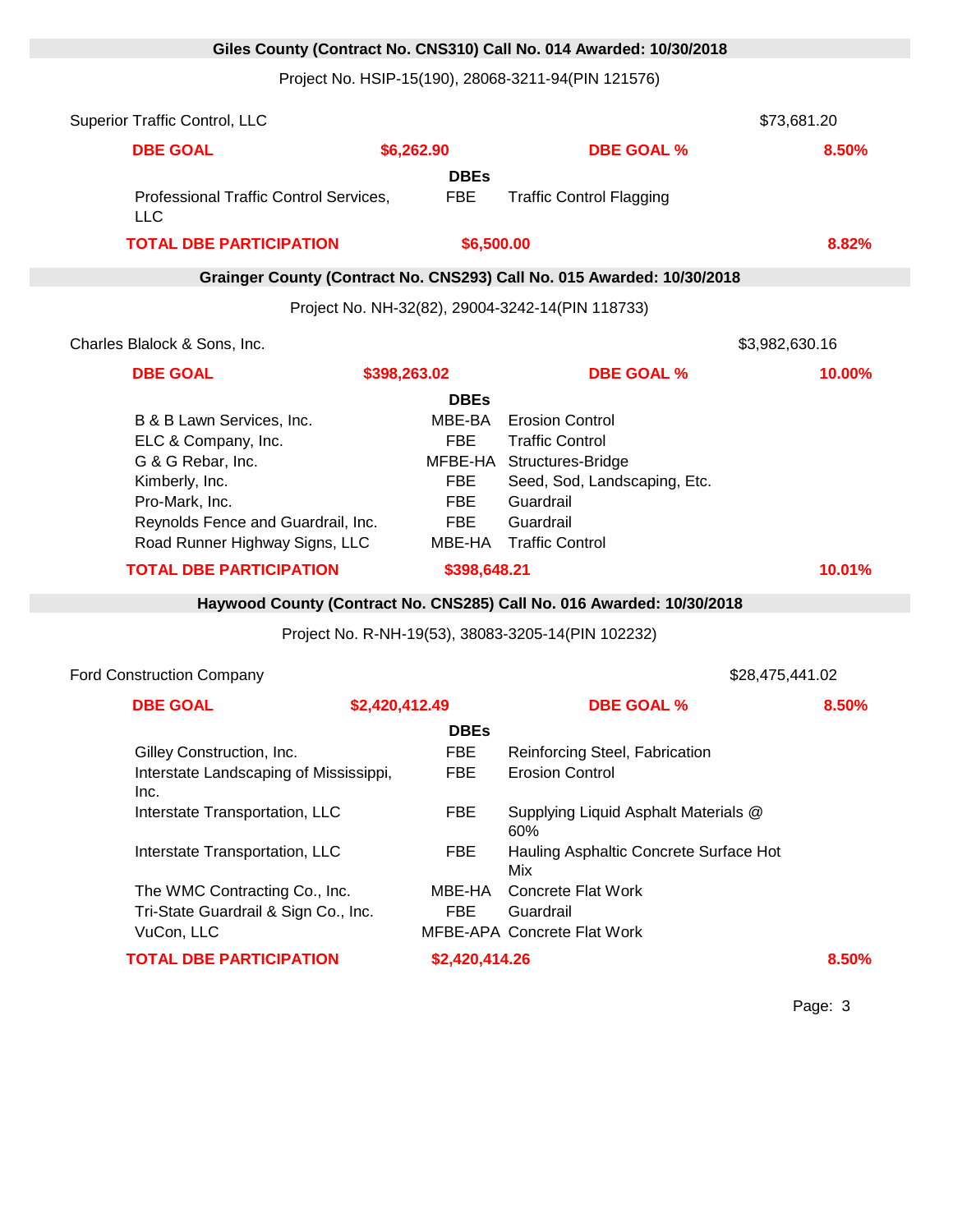## **Knox County (Contract No. CNS009) Call No. 018 Awarded: 10/30/2018**

Project No. STP/HIP-M-332(9), 47033-3223-54(PIN 107777)

| Summers-Taylor, Inc.           |                                                                                                                                                                                                                                                                                                                                                                                                                                                                                                                                                             |                                                                                                                                                                                                                                                                                                                                                                               | \$10,192,277.64                                                                                                                                                                                                                                                                                                                                                                                                                                                                                                                                                                                                                                                                                                                                                                                                                                                                                                                                                                                                |
|--------------------------------|-------------------------------------------------------------------------------------------------------------------------------------------------------------------------------------------------------------------------------------------------------------------------------------------------------------------------------------------------------------------------------------------------------------------------------------------------------------------------------------------------------------------------------------------------------------|-------------------------------------------------------------------------------------------------------------------------------------------------------------------------------------------------------------------------------------------------------------------------------------------------------------------------------------------------------------------------------|----------------------------------------------------------------------------------------------------------------------------------------------------------------------------------------------------------------------------------------------------------------------------------------------------------------------------------------------------------------------------------------------------------------------------------------------------------------------------------------------------------------------------------------------------------------------------------------------------------------------------------------------------------------------------------------------------------------------------------------------------------------------------------------------------------------------------------------------------------------------------------------------------------------------------------------------------------------------------------------------------------------|
| <b>DBE GOAL</b>                | \$1,019,227.76                                                                                                                                                                                                                                                                                                                                                                                                                                                                                                                                              | <b>DBE GOAL %</b>                                                                                                                                                                                                                                                                                                                                                             | 10.00%                                                                                                                                                                                                                                                                                                                                                                                                                                                                                                                                                                                                                                                                                                                                                                                                                                                                                                                                                                                                         |
|                                | <b>DBEs</b>                                                                                                                                                                                                                                                                                                                                                                                                                                                                                                                                                 |                                                                                                                                                                                                                                                                                                                                                                               |                                                                                                                                                                                                                                                                                                                                                                                                                                                                                                                                                                                                                                                                                                                                                                                                                                                                                                                                                                                                                |
|                                | <b>FBE</b>                                                                                                                                                                                                                                                                                                                                                                                                                                                                                                                                                  | <b>Concrete Flat Work</b>                                                                                                                                                                                                                                                                                                                                                     |                                                                                                                                                                                                                                                                                                                                                                                                                                                                                                                                                                                                                                                                                                                                                                                                                                                                                                                                                                                                                |
|                                |                                                                                                                                                                                                                                                                                                                                                                                                                                                                                                                                                             |                                                                                                                                                                                                                                                                                                                                                                               |                                                                                                                                                                                                                                                                                                                                                                                                                                                                                                                                                                                                                                                                                                                                                                                                                                                                                                                                                                                                                |
|                                |                                                                                                                                                                                                                                                                                                                                                                                                                                                                                                                                                             |                                                                                                                                                                                                                                                                                                                                                                               |                                                                                                                                                                                                                                                                                                                                                                                                                                                                                                                                                                                                                                                                                                                                                                                                                                                                                                                                                                                                                |
|                                |                                                                                                                                                                                                                                                                                                                                                                                                                                                                                                                                                             |                                                                                                                                                                                                                                                                                                                                                                               |                                                                                                                                                                                                                                                                                                                                                                                                                                                                                                                                                                                                                                                                                                                                                                                                                                                                                                                                                                                                                |
|                                |                                                                                                                                                                                                                                                                                                                                                                                                                                                                                                                                                             |                                                                                                                                                                                                                                                                                                                                                                               |                                                                                                                                                                                                                                                                                                                                                                                                                                                                                                                                                                                                                                                                                                                                                                                                                                                                                                                                                                                                                |
|                                |                                                                                                                                                                                                                                                                                                                                                                                                                                                                                                                                                             |                                                                                                                                                                                                                                                                                                                                                                               |                                                                                                                                                                                                                                                                                                                                                                                                                                                                                                                                                                                                                                                                                                                                                                                                                                                                                                                                                                                                                |
|                                |                                                                                                                                                                                                                                                                                                                                                                                                                                                                                                                                                             |                                                                                                                                                                                                                                                                                                                                                                               |                                                                                                                                                                                                                                                                                                                                                                                                                                                                                                                                                                                                                                                                                                                                                                                                                                                                                                                                                                                                                |
|                                |                                                                                                                                                                                                                                                                                                                                                                                                                                                                                                                                                             |                                                                                                                                                                                                                                                                                                                                                                               |                                                                                                                                                                                                                                                                                                                                                                                                                                                                                                                                                                                                                                                                                                                                                                                                                                                                                                                                                                                                                |
|                                |                                                                                                                                                                                                                                                                                                                                                                                                                                                                                                                                                             |                                                                                                                                                                                                                                                                                                                                                                               |                                                                                                                                                                                                                                                                                                                                                                                                                                                                                                                                                                                                                                                                                                                                                                                                                                                                                                                                                                                                                |
|                                |                                                                                                                                                                                                                                                                                                                                                                                                                                                                                                                                                             |                                                                                                                                                                                                                                                                                                                                                                               | 10.00%                                                                                                                                                                                                                                                                                                                                                                                                                                                                                                                                                                                                                                                                                                                                                                                                                                                                                                                                                                                                         |
|                                |                                                                                                                                                                                                                                                                                                                                                                                                                                                                                                                                                             |                                                                                                                                                                                                                                                                                                                                                                               |                                                                                                                                                                                                                                                                                                                                                                                                                                                                                                                                                                                                                                                                                                                                                                                                                                                                                                                                                                                                                |
|                                |                                                                                                                                                                                                                                                                                                                                                                                                                                                                                                                                                             |                                                                                                                                                                                                                                                                                                                                                                               |                                                                                                                                                                                                                                                                                                                                                                                                                                                                                                                                                                                                                                                                                                                                                                                                                                                                                                                                                                                                                |
| Southern Constructors, Inc.    |                                                                                                                                                                                                                                                                                                                                                                                                                                                                                                                                                             |                                                                                                                                                                                                                                                                                                                                                                               | \$522,136.00                                                                                                                                                                                                                                                                                                                                                                                                                                                                                                                                                                                                                                                                                                                                                                                                                                                                                                                                                                                                   |
| <b>DBE GOAL</b>                | \$46,992.24                                                                                                                                                                                                                                                                                                                                                                                                                                                                                                                                                 | <b>DBE GOAL %</b>                                                                                                                                                                                                                                                                                                                                                             | 9.00%                                                                                                                                                                                                                                                                                                                                                                                                                                                                                                                                                                                                                                                                                                                                                                                                                                                                                                                                                                                                          |
|                                | <b>DBEs</b>                                                                                                                                                                                                                                                                                                                                                                                                                                                                                                                                                 |                                                                                                                                                                                                                                                                                                                                                                               |                                                                                                                                                                                                                                                                                                                                                                                                                                                                                                                                                                                                                                                                                                                                                                                                                                                                                                                                                                                                                |
|                                |                                                                                                                                                                                                                                                                                                                                                                                                                                                                                                                                                             |                                                                                                                                                                                                                                                                                                                                                                               |                                                                                                                                                                                                                                                                                                                                                                                                                                                                                                                                                                                                                                                                                                                                                                                                                                                                                                                                                                                                                |
|                                |                                                                                                                                                                                                                                                                                                                                                                                                                                                                                                                                                             |                                                                                                                                                                                                                                                                                                                                                                               |                                                                                                                                                                                                                                                                                                                                                                                                                                                                                                                                                                                                                                                                                                                                                                                                                                                                                                                                                                                                                |
|                                |                                                                                                                                                                                                                                                                                                                                                                                                                                                                                                                                                             |                                                                                                                                                                                                                                                                                                                                                                               |                                                                                                                                                                                                                                                                                                                                                                                                                                                                                                                                                                                                                                                                                                                                                                                                                                                                                                                                                                                                                |
|                                |                                                                                                                                                                                                                                                                                                                                                                                                                                                                                                                                                             |                                                                                                                                                                                                                                                                                                                                                                               |                                                                                                                                                                                                                                                                                                                                                                                                                                                                                                                                                                                                                                                                                                                                                                                                                                                                                                                                                                                                                |
|                                |                                                                                                                                                                                                                                                                                                                                                                                                                                                                                                                                                             |                                                                                                                                                                                                                                                                                                                                                                               | 9.01%                                                                                                                                                                                                                                                                                                                                                                                                                                                                                                                                                                                                                                                                                                                                                                                                                                                                                                                                                                                                          |
|                                |                                                                                                                                                                                                                                                                                                                                                                                                                                                                                                                                                             |                                                                                                                                                                                                                                                                                                                                                                               |                                                                                                                                                                                                                                                                                                                                                                                                                                                                                                                                                                                                                                                                                                                                                                                                                                                                                                                                                                                                                |
|                                |                                                                                                                                                                                                                                                                                                                                                                                                                                                                                                                                                             |                                                                                                                                                                                                                                                                                                                                                                               |                                                                                                                                                                                                                                                                                                                                                                                                                                                                                                                                                                                                                                                                                                                                                                                                                                                                                                                                                                                                                |
| LU, Inc.                       |                                                                                                                                                                                                                                                                                                                                                                                                                                                                                                                                                             |                                                                                                                                                                                                                                                                                                                                                                               | \$31,939.55                                                                                                                                                                                                                                                                                                                                                                                                                                                                                                                                                                                                                                                                                                                                                                                                                                                                                                                                                                                                    |
|                                |                                                                                                                                                                                                                                                                                                                                                                                                                                                                                                                                                             |                                                                                                                                                                                                                                                                                                                                                                               | 8.00%                                                                                                                                                                                                                                                                                                                                                                                                                                                                                                                                                                                                                                                                                                                                                                                                                                                                                                                                                                                                          |
|                                |                                                                                                                                                                                                                                                                                                                                                                                                                                                                                                                                                             |                                                                                                                                                                                                                                                                                                                                                                               |                                                                                                                                                                                                                                                                                                                                                                                                                                                                                                                                                                                                                                                                                                                                                                                                                                                                                                                                                                                                                |
|                                |                                                                                                                                                                                                                                                                                                                                                                                                                                                                                                                                                             |                                                                                                                                                                                                                                                                                                                                                                               |                                                                                                                                                                                                                                                                                                                                                                                                                                                                                                                                                                                                                                                                                                                                                                                                                                                                                                                                                                                                                |
| <b>LLC</b>                     |                                                                                                                                                                                                                                                                                                                                                                                                                                                                                                                                                             |                                                                                                                                                                                                                                                                                                                                                                               |                                                                                                                                                                                                                                                                                                                                                                                                                                                                                                                                                                                                                                                                                                                                                                                                                                                                                                                                                                                                                |
| <b>TOTAL DBE PARTICIPATION</b> |                                                                                                                                                                                                                                                                                                                                                                                                                                                                                                                                                             |                                                                                                                                                                                                                                                                                                                                                                               | 31.03%                                                                                                                                                                                                                                                                                                                                                                                                                                                                                                                                                                                                                                                                                                                                                                                                                                                                                                                                                                                                         |
|                                |                                                                                                                                                                                                                                                                                                                                                                                                                                                                                                                                                             |                                                                                                                                                                                                                                                                                                                                                                               |                                                                                                                                                                                                                                                                                                                                                                                                                                                                                                                                                                                                                                                                                                                                                                                                                                                                                                                                                                                                                |
|                                |                                                                                                                                                                                                                                                                                                                                                                                                                                                                                                                                                             |                                                                                                                                                                                                                                                                                                                                                                               |                                                                                                                                                                                                                                                                                                                                                                                                                                                                                                                                                                                                                                                                                                                                                                                                                                                                                                                                                                                                                |
|                                |                                                                                                                                                                                                                                                                                                                                                                                                                                                                                                                                                             |                                                                                                                                                                                                                                                                                                                                                                               | \$62,883,561.31                                                                                                                                                                                                                                                                                                                                                                                                                                                                                                                                                                                                                                                                                                                                                                                                                                                                                                                                                                                                |
|                                |                                                                                                                                                                                                                                                                                                                                                                                                                                                                                                                                                             |                                                                                                                                                                                                                                                                                                                                                                               |                                                                                                                                                                                                                                                                                                                                                                                                                                                                                                                                                                                                                                                                                                                                                                                                                                                                                                                                                                                                                |
| <b>DBE GOAL</b>                | \$3,773,013.68                                                                                                                                                                                                                                                                                                                                                                                                                                                                                                                                              | <b>DBE GOAL %</b>                                                                                                                                                                                                                                                                                                                                                             | 6.00%                                                                                                                                                                                                                                                                                                                                                                                                                                                                                                                                                                                                                                                                                                                                                                                                                                                                                                                                                                                                          |
|                                | <b>DBEs</b>                                                                                                                                                                                                                                                                                                                                                                                                                                                                                                                                                 |                                                                                                                                                                                                                                                                                                                                                                               |                                                                                                                                                                                                                                                                                                                                                                                                                                                                                                                                                                                                                                                                                                                                                                                                                                                                                                                                                                                                                |
|                                |                                                                                                                                                                                                                                                                                                                                                                                                                                                                                                                                                             |                                                                                                                                                                                                                                                                                                                                                                               |                                                                                                                                                                                                                                                                                                                                                                                                                                                                                                                                                                                                                                                                                                                                                                                                                                                                                                                                                                                                                |
|                                |                                                                                                                                                                                                                                                                                                                                                                                                                                                                                                                                                             |                                                                                                                                                                                                                                                                                                                                                                               |                                                                                                                                                                                                                                                                                                                                                                                                                                                                                                                                                                                                                                                                                                                                                                                                                                                                                                                                                                                                                |
|                                |                                                                                                                                                                                                                                                                                                                                                                                                                                                                                                                                                             |                                                                                                                                                                                                                                                                                                                                                                               |                                                                                                                                                                                                                                                                                                                                                                                                                                                                                                                                                                                                                                                                                                                                                                                                                                                                                                                                                                                                                |
|                                |                                                                                                                                                                                                                                                                                                                                                                                                                                                                                                                                                             |                                                                                                                                                                                                                                                                                                                                                                               |                                                                                                                                                                                                                                                                                                                                                                                                                                                                                                                                                                                                                                                                                                                                                                                                                                                                                                                                                                                                                |
|                                |                                                                                                                                                                                                                                                                                                                                                                                                                                                                                                                                                             |                                                                                                                                                                                                                                                                                                                                                                               |                                                                                                                                                                                                                                                                                                                                                                                                                                                                                                                                                                                                                                                                                                                                                                                                                                                                                                                                                                                                                |
|                                |                                                                                                                                                                                                                                                                                                                                                                                                                                                                                                                                                             |                                                                                                                                                                                                                                                                                                                                                                               |                                                                                                                                                                                                                                                                                                                                                                                                                                                                                                                                                                                                                                                                                                                                                                                                                                                                                                                                                                                                                |
|                                |                                                                                                                                                                                                                                                                                                                                                                                                                                                                                                                                                             |                                                                                                                                                                                                                                                                                                                                                                               |                                                                                                                                                                                                                                                                                                                                                                                                                                                                                                                                                                                                                                                                                                                                                                                                                                                                                                                                                                                                                |
|                                | <b>FBE</b>                                                                                                                                                                                                                                                                                                                                                                                                                                                                                                                                                  | Guardrail                                                                                                                                                                                                                                                                                                                                                                     |                                                                                                                                                                                                                                                                                                                                                                                                                                                                                                                                                                                                                                                                                                                                                                                                                                                                                                                                                                                                                |
|                                | <b>ALH Construction Company</b><br>Campbell Construction, Inc.<br>ELC & Company, Inc.<br>ELC & Company, Inc.<br>Erosion Solutions, LLC<br>Officer & Associates, Inc.<br>Pro-Mark, Inc.<br>Tennessee Texture, LLC<br><b>TOTAL DBE PARTICIPATION</b><br>Brighter Days and Nites, Inc.<br>Erosion Solutions, LLC<br>First Place Finish, Inc.<br><b>TOTAL DBE PARTICIPATION</b><br><b>DBE GOAL</b><br>Dement Construction Company, LLC<br>Davis & Davis, Inc.<br>Davis & Davis, Inc.<br>Gilley Construction, Inc.<br>Landscaping, LLC<br>Tennessee Texture, LLC | <b>FBE</b><br><b>FBE</b><br><b>FBE</b><br><b>FBE</b><br><b>FBE</b><br><b>FBE</b><br><b>FBE</b><br><b>FBE</b><br><b>FBE</b><br>\$2,555.16<br><b>DBEs</b><br><b>FBE</b><br>Professional Traffic Control Services,<br><b>FBE</b><br>Mid-South Erosion Control and<br><b>FBE</b><br><b>FBE</b><br>The WMC Contracting Co., Inc.<br>MBE-HA<br>Tri-State Guardrail & Sign Co., Inc. | Concrete Structure, Retaining Walls<br><b>Hauling Roadway Materials</b><br>Supplying Materials @ 60%<br><b>Erosion Control</b><br><b>Hauling Roadway Materials</b><br><b>Traffic Control</b><br><b>Texture Coating, Painting</b><br>\$1,019,237.14<br>McMinn County (Contract No. CNS080) Call No. 020 Awrded: 10/30/2018<br>Project No. HSIP-3674(10), 54951-3569-94(PIN 115761)<br>MFBE-BA Supplying Materials @ 60%<br><b>Erosion Control</b><br><b>Traffic Control</b><br>\$47,061.80<br>Rutherford County (Contract No. CNS311) Call No. 023 Awarded: 10/30/2018<br>Project No. HSIP-102(16), 75021-3206-94(PIN 125465)<br><b>DBE GOAL %</b><br><b>Traffic Control</b><br>\$9,911.55<br>Shelby County (Contract No. CNS289) Call No. 024 Awarded: 10/22/2018<br>Project No. NH/STP-M-4(8), 79020-3251-14(PIN 100339)<br>MFBE-BA Rip-Rap<br>MFBE-BA Hauling Roadway Materials<br>Reinforcing Steel, Fabrication<br><b>Erosion Control</b><br><b>Texture Coating, Painting</b><br><b>Concrete Flat Work</b> |

**TOTAL DBE PARTICIPATION \$3,809,595.85 6.06%**